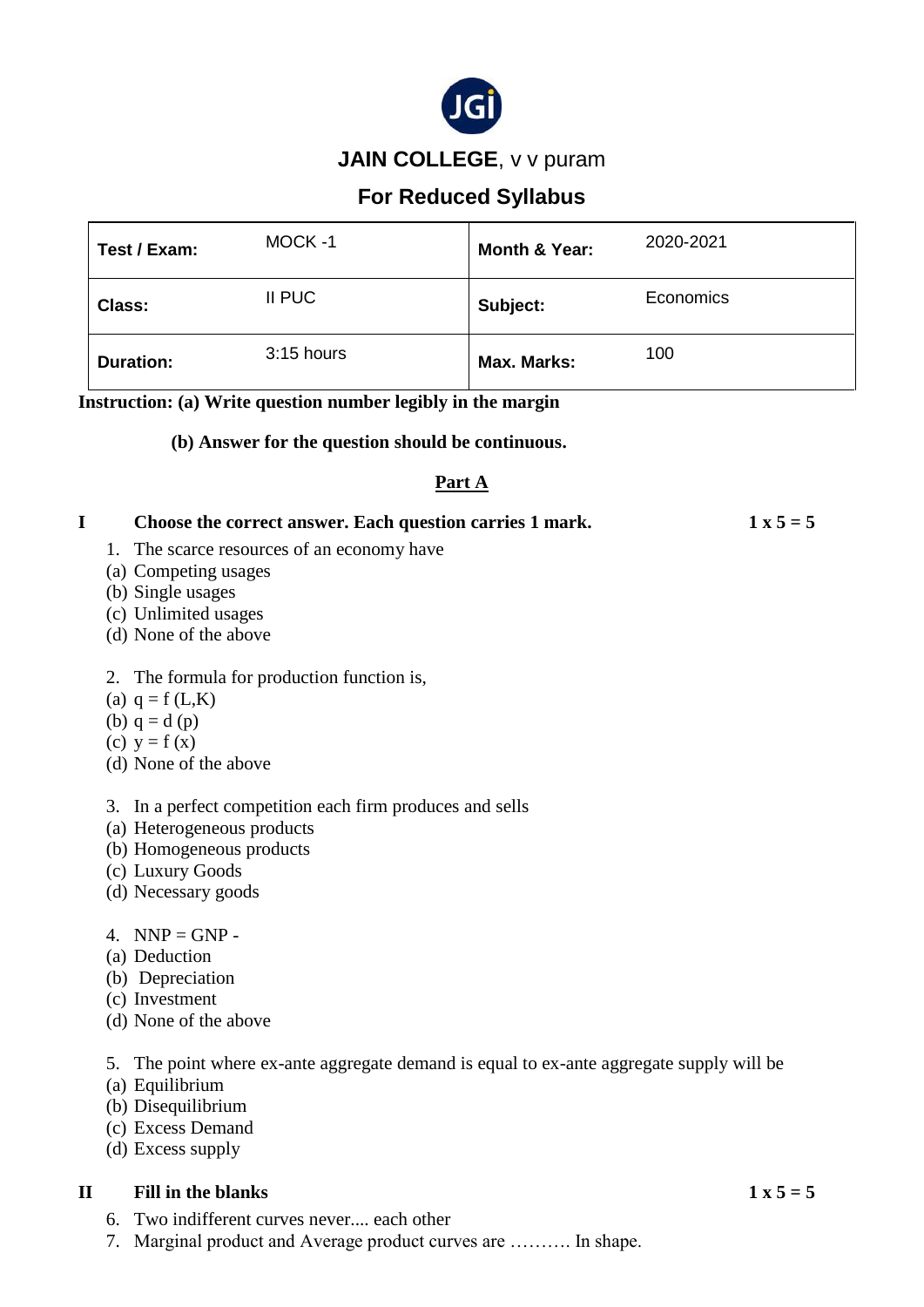#### Page **2** of **3**

- 8. For a price taking firm marginal revenue is equal to ………..
- 9. Pollution is an example for ………externalities
- 10. Economic exchanges without the use of money are referred to as………..

#### **III Match the following**  $1 \times 5 = 5$

11.

| Normative Economics | A family of indifference curve |  |
|---------------------|--------------------------------|--|
| Indifference Map    | Evaluate the mechanism         |  |
| TFC+TVC             | P X O                          |  |
| $TR =$              | Broad money                    |  |
| $M_3$ and $M_4$     | TC                             |  |

#### **IV Answer the following questions in a sentence each.**  $1 \times 5 = 5$

- 12. What do you mean by indifference curve?
- 13. Give the meaning of supernormal profit.
- 14. Give the meaning of GDP.
- 15. What do you mean by wage rate?
- 16. What do you mean by barter system?

#### **Part B**

| Answer any nine of the following questions in 4 sentences each. | $2 \times 9 = 18$ |
|-----------------------------------------------------------------|-------------------|
| 17. What is opportunity cost?                                   |                   |
| 18. What is monotonic preference?                               |                   |

19. What is Isoquant?

20. Mention the conditions needed for profit by a firm under perfect competition.

- 21. Write the meaning of opportunity cost with an example.
- 22. Mention any two functions of money
- 23. State the credit control instruments of RBI.
- 24. Write the meaning of excess demand and deficient demand.
- 25. Give the meaning of investment multiplier. Write its formula
- 26. Distinguish between positive and normative economics
- 27. What are the four factors of production? Mention their rewards.

#### **Part-C**

#### **VI** Answer any seven of the following questions in 12 sentences each  $4 \times 7 = 28$

- 28. Briefly explain the central problems of an economy.
- 29. Write the differences between substitutes and compliment.
- 30. Explain the budget set with the help of a diagram
- 31. Write a brief note on returns to scale.
- 32. Explain the features of perfect competition
- 33. Write a note on the working of Economy of a capitalist country.
- 34. Explain the examples of planned accumulation and decumulation of inventories.
- 35. Write a note on externalities
- 36. Briefly explain the functions of money.
- 37. Explain the functions of RBI.
- 38. Give the meaning of Aggregate demand function. How can it be obtained graphically?

#### **Part -D**

#### **VII Answer any four of the following questions in 20 sentences each. 6x4=24**

- 39. Explain the features of indifference curve with the help of diagram
- 40. Explain various short run costs with the help of a table
- 41. Briefly explain market supply curve with the help of diagram.